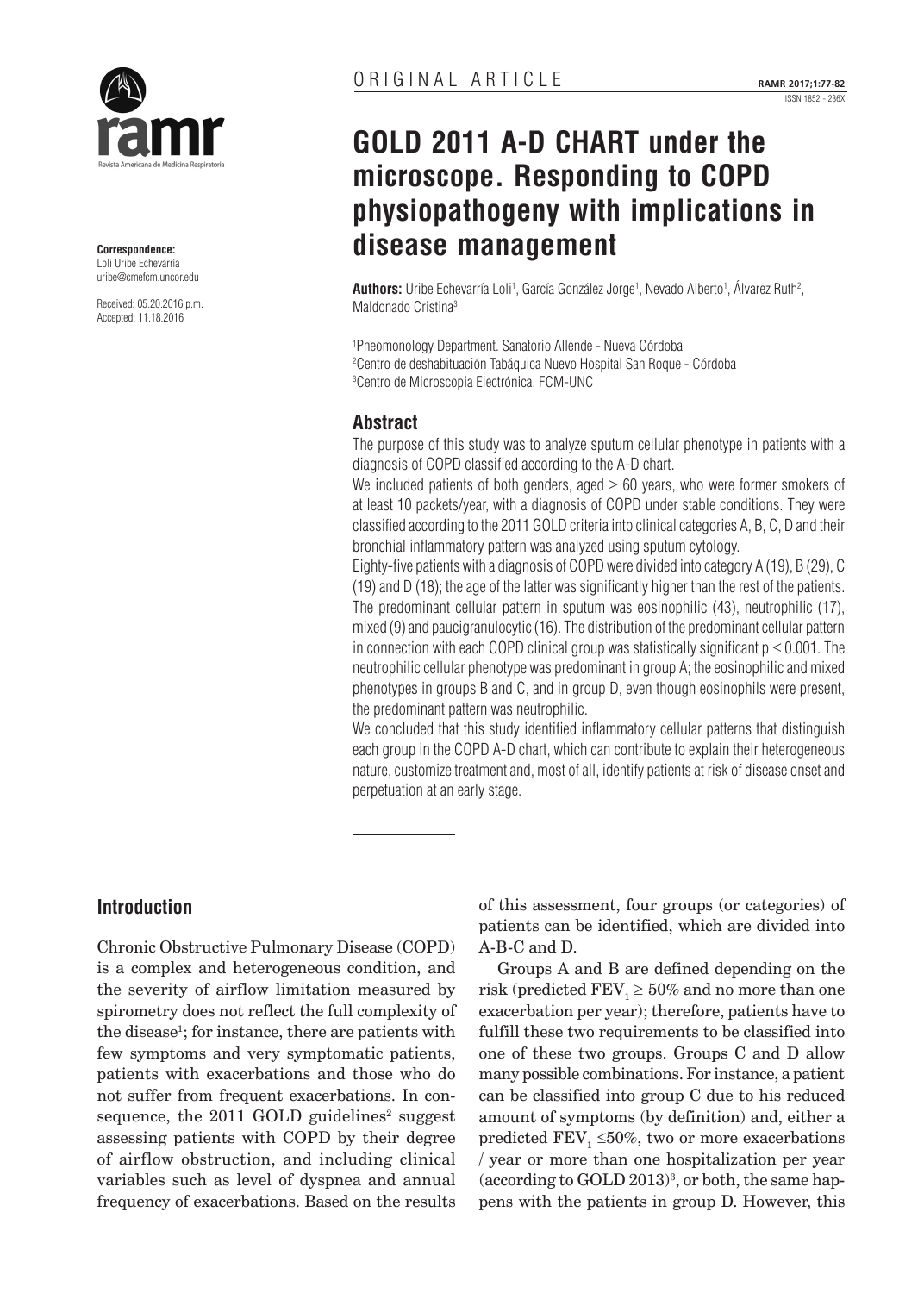does not entirely reflect the different dimensions of COPD, even with this combined assessment design. Given the heterogeneity of COPD, it is essential to approach disease management in a personalized manner and recur to reliable biomarkers to identify the best treatment option for the most suitable patient<sup>4</sup>.

For this reason, after acknowledging COPD –an inflammatory disease– as a physiopathogenic substrate, it was proposed to analyze the cellular phenotype of induced sputum in patients classified according to the 2011 GOLD A-D chart.

## **Materials and Methods**

This is an observational, prospective and crosssectional study. In order to elaborate the objective proposed, patients from the Pneumonology Department of Sanatorio Allende (Nueva Córdoba) and of Centro de Deshabituación Tabáquica del Nuevo Hospital San Roque de Córdoba were included. It was approved by Sanatorio Allende's Ethics Committee and the patients voluntarily agreed to sign a written informed consent form. Patients included had COPD criteria according to the  $2011$  GOLD guidelines<sup>2</sup>; we included patients of both genders, aged  $\geq 60$  years, who were former smokers of at least 10 packets/year. Patients should not be current smokers and should have quit smoking at least 6 weeks before they were included in the protocol to avoid erroneous results in the induced sputum percentage of inflammatory cells, particularly neutrophils. They should not have had COPD exacerbations, defined as acute episodes characterized by the aggravation of the patient's respiratory symptoms exceeding the regular daily variations and requiring a change in medication<sup>2</sup>. They should not have been treated with systemic steroids or inhaled them during the six weeks prior admission, the latter with the exception of those with COPD and frequent exacerbations due to ethical reasons. They should not have infectious diseases at that moment or during the six weeks prior enrolment; in addition, they should not have had bronchial asthma during their childhood and/ or adolescence, cardiovascular diseases (heart failure) other than ischemic diseases, neoplasias and collagen diseases. Intake of known pneumotoxic drugs was prohibited, as well as individuals at pulmonary risk due to workplace exposure; patients with any chronic respiratory disease other

than COPD, gastroesophageal reflux, obesity (BMI  $\geq$  30), mental or physical disabilities that could hinder collaboration in the study were excluded.

#### **Study Design**

During their first visit, all patients who met the inclusion criteria were submitted to a thorough medical record questionnaire. Variables documented were age, gender, spirometric parameters according to ATS/ERS guidelines<sup>5</sup> collected with the Cosmed Quark Spiro Series System 3700 (Cosmed SRL Italy 2015®) spirometer with daily standardization as per technical specifications; packets/year smoking rate. Depending on their symptom variables,  $\rm{FEV}_1\rm{,}$  MRC dyspnea scale and history of exacerbations, they were classified into A-B-C and D COPD, as appropriate<sup>2</sup>.

During their second visit after enrollment, an induced sputum sample was collected whether the classification of the clinical severity of COPD was identified or not, so as not to influence the results.

#### **Collection and processing of induced sputum (IS)**

Samples of IS were collected following the usual protocol described above6 . Patients had their Peak Expiratory Flow (PEF) measured and they were administered 200 mg of salbutamol for inhalation in aerosol form using a MDI. After 15 minutes, their PEF was measured again and they were nebulized with saline solution in increasing concentrations of 3%, 4% and 5%, using an ultrasonic Ultraneb 2000 De Villbis nebulizer. Their PEF was measured after each nebulization. If their PEF dropped <10%, we continued increasing the concentrations. If their PEF dropped between 10% and 20%, the concentration of hypertonic saline was not increased, but the inhalation time with the same concentration was prolonged. This technique was interrupted when patients showed symptoms of respiratory discomfort and when their PEF dropped by 20% or more compared to its baseline value.

We selected the viscous material from the sputum collected, separating the saliva. We added 4 mL of dithiothreitol (DTT) per mg of sputum, shook it for 15 seconds and then placed it for 10 minutes in a double boiler to 37°C. After filtering it using a 48  $\mu$ m-thickness gauze, a PBS volume (*Phosphate Buffer saline*) equal to the volume of DTT was added. Cellular viability was determined using trypan blue solution, and we proceeded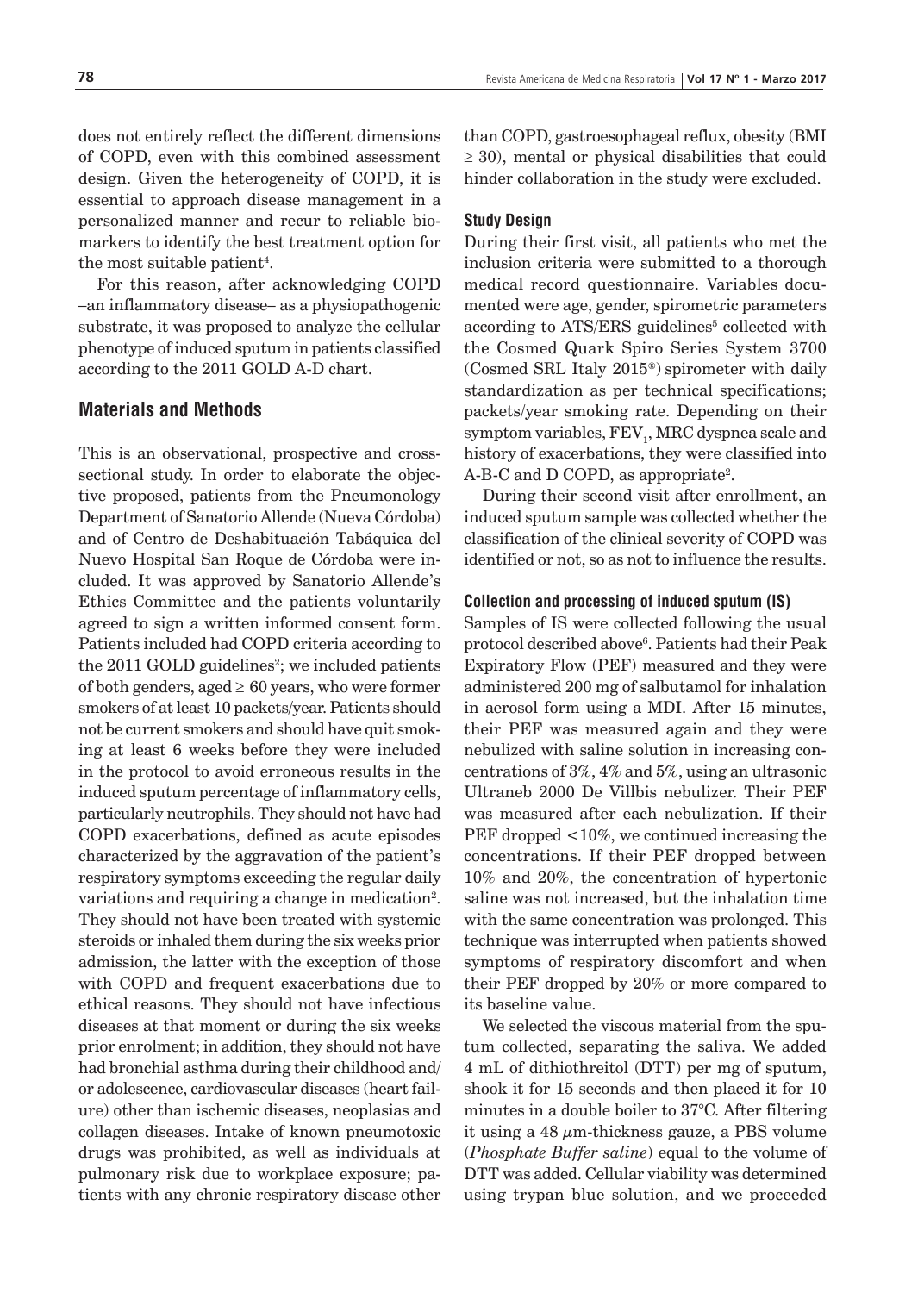with the protocol when it exceeded 50%. The cells obtained were counted in the Neubauer chamber, spun down and resuspended in PBS at a concentration of  $1 \times 10^6$  cells/mL. The suspension was used to prepare slide trays (Cytospin) using cytocentrifugation (Giumelli) at 450 rpm for 4 minutes.

To identify the IS cells, cytospins were dyed with May Grünwald-Giemsa and a differential counting was performed, including neutrophils, macrophages, lymphocytes and bronchial epithelial cells. The percentage was calculated based on a minimum of 200 non-bronchial squamous cells. The cellular phenotype was classified depending on the predominant cell percentage in the cytospin differential counting. Cellular patterns were classified into: eosinophilic (E) ( $\geq$  3% of eosinophils); neutrophilic  $(N)$  ( $\geq 65\%$  of neutrophils); mixed  $(M)$  $(eosinophilic \geq 3\% \text{ of eosinophils } + \text{neutronphilic}$  $\geq 65\%$ ) and paucigranulocytic (P) (non-eosinophilic  $<3\%$  non-neutrophilic  $<65\%)^7$ .

#### **Statistical analysis**

The size of the sample could not be less than 15 in each group. It was calculated to achieve 80% power with an alpha error of 0.05, to detect a 15% difference in the absolute eosinophil percentage count within the different subgroups of patients. Results are presented as mean  $\pm$  standard deviation for the numerical variables and as absolute frequencies for the categorical variables. The differences between groups were analyzed using the Kruskal-Wallis test for the variables with normal distribution. After the Kruskal-Wallis test, we performed multiple comparisons using T-statistic based on the ranges. A contingency table was used for the

categorical variables. For the statistical analysis, we used Infostat statistical software (Facultad de Ciencias Agropecuarias- Universidad Nacional de  $C$ órdoba). A p value  $< 0.05$  was considered statistically significant.

### **Results**

Eighty-five patients who met the screening criteria were analyzed, and they were classified into COPD A (19), B (29), C (19) and D (18) using spirometric and clinical variables. The demographic characteristics of the patients are summarized in table 1. It should be noted that the age of patients in clinical group D was significantly higher than the rest of the patients. According to the predominant sputum cellular pattern, we obtained E (43), N (17), M (9) and P (16), **graph 1**. When the cellular phenotype of sputum was compared with the clinical stage of COPD, the distribution was statistically significant, identifying clinical profiles with a distinctive cellular type, **graph 2**. Likewise, each patient identified with a color circle based on his/her cellular phenotype was placed in the COPD A-D chart, **graph 3**. Interestingly, there was a predominant cellular pattern distribution in each group, such as neutrophilic in group A; eosinophilic and mixed in groups B and C, and in group D, even though eosinophils were present, the predominant pattern was neutrophilic.

#### **Discussion**

We analyzed the inflammatory metric characteristics to interpret the complexity of COPD more

|  | <b>TABLE 1.</b> Characteristics of the patients |  |  |
|--|-------------------------------------------------|--|--|
|--|-------------------------------------------------|--|--|

| Variables      | COPD A   | COPD <sub>B</sub> | COPD C   | COPD D   | P                      |
|----------------|----------|-------------------|----------|----------|------------------------|
| n              | 19 (22%) | 29 (34%)          | 19 (22%) | 18 (21%) | <b>DK</b>              |
| Age (years)    | 64(4)    | 65(6)             | 61(4)    | 70(8)    | 0.01 D vs. A-C         |
| F Gender       | 8        | 11                | 6        | 5        | DK                     |
| P/Y            | 49(27)   | 47(15)            | 36(18)   | 49(16)   | 0.04 C vs. A, B, D     |
| <b>FVC, %</b>  | 68(7)    | 70(7)             | 78(10)   | 64(10)   | DK                     |
| FEV1, %        | 58(21)   | 62(8)             | 46(6)    | 41(5)    | 0.01 C,D vs. A,B       |
| FEV1/FVC       | 69(5)    | 51(3)             | 46(4)    | 47(8)    | DK                     |
| BD change%     | 5(2)     | 7(1)              | 10(3)    | 2(4)     | DK                     |
| Eosinophils%   | 1.5(1.3) | 14(11)            | 6(2)     | 6(4)     | $0.05$ A vs. D; B vs.C |
| NeutrophilS%   | 49(39)   | 50(27)            | 45(33)   | 62(30)   | DK                     |
| Macrophages%   | 38(36)   | 25(19)            | 24(20)   | 16(11)   | 0.04 D vs. A-C         |
| Epithelial C.% | 1.6(1.9) | 1.4(2)            | 0.9(1)   | 0.7(0.8) | DK                     |

Data presented as mean ± SD. Categorical variables are presented as relative frequencies. Distribution according to the 2011 GOLD classification of COPD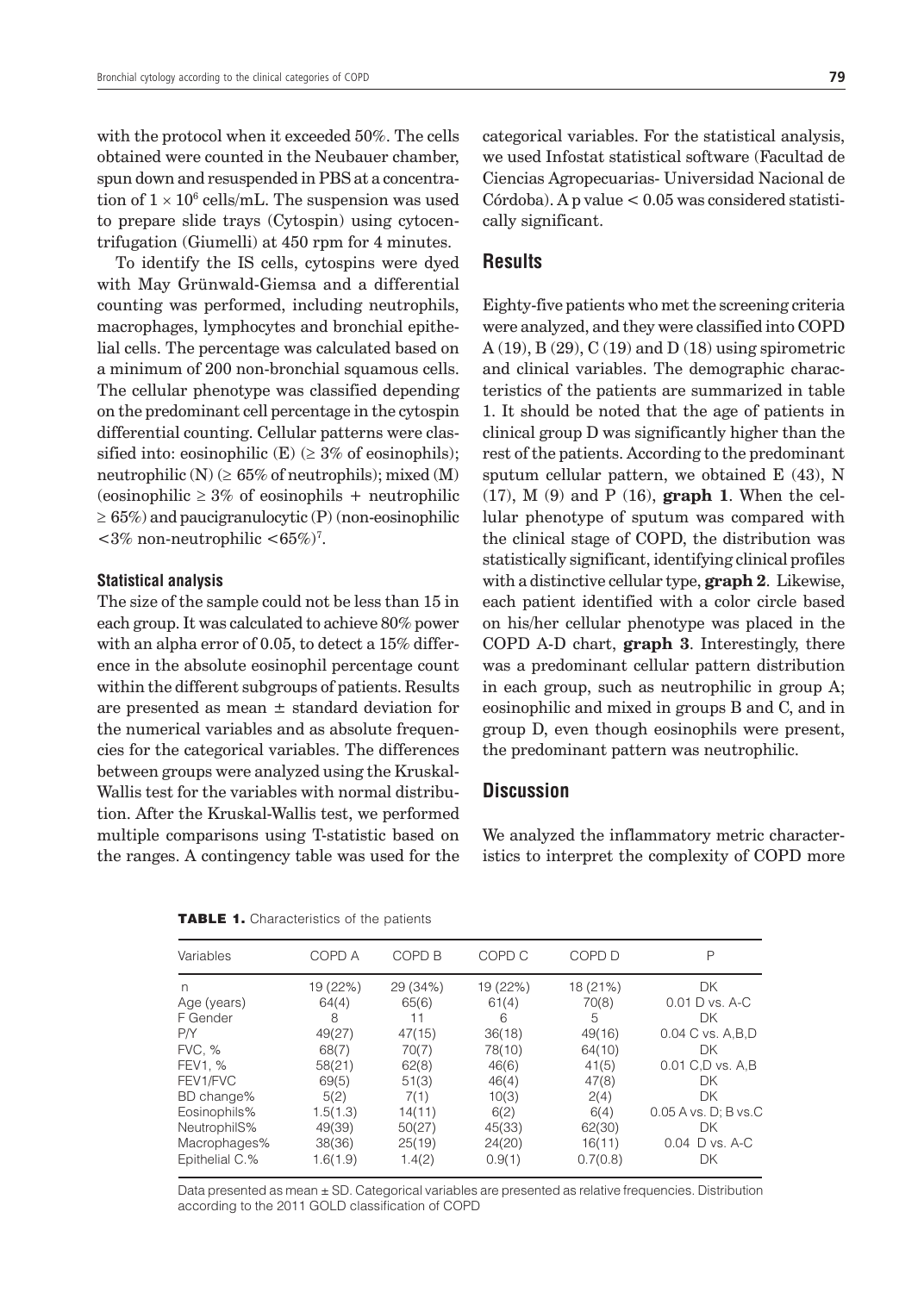

**Graph 1.** Cellular phenotypes in sputum samples from patients with COPD. E: eosinophilic (≥ 3% eosinophils), N: neutrophilic (≥65% neutrophils), M: mixed (eosinophilic and neutrophilic), P: Paucigranulocytic (neither eosinophilic nor neutrophilic).



**Gráfico 2.** Cellular phenotype ratio distribution according to different COPD clinical studies (2011 GOLD Classification). We concluded that the ratios in the groups were not equal; there was an association between cellular phenotype and clinical classification p <0.0001. COPD A included cellular phenotypes N and P; COPD B, cellular phenotypes E and M; COPD C, cellular phenotypes E, M and P; and COPD D included every cellular phenotype in different proportions.

Cellular phenotype: E: eosinophilic ( $\geq$  3%), N: neutrophilic (≥65%), M: mixed (eosinophilic and neutrophilic), P: Paucigranulocytic (neither eosinophilic nor neutrophilic).

specifically than with the unidimensional analysis of  $\text{FEV}_1$  and even with the combination of clinical variables, such as dyspnea and frequency of



**Graph 3.** Cellular phenotype distribution according to the GOLD 11 clinical classification of COPD.

Each circle represents a patient and each color his/her cellular phenotype. **·** Eosinophilic, **·** Neutrophilic, **·** Mixed, **·** Pauci-

exacerbations. The results of this study evidenced there are predominant inflammatory cellular phenotypes in each COPD group, which could be a potentially significant step towards a more personalized disease approach.

These current results allow to interpret some clinical characteristics more clearly, as well as the temporal stability and long-term results of the four groups of patients analyzed in previous cohort studies<sup>1</sup>. Taking into account the groups with a lower risk of exacerbations, such as groups A and B, with the singularity that they have a similar  $\mathrm{FEV}_\mathrm{i};$  still, group B has symptoms and a tendency of the disease to progress in severity unlike patients in group A, who are not very symptomatic and tend to stay in the same group over the years. The eosinophilic cellular predominance observed in group B could explain these differences, given that the cytotoxic effects of eosinophils are wellknown, as well as the clinical symptoms caused by the autoaggression against the cells of the bronchial epithelium<sup>8,9</sup>. These findings would also explain why groups B and C had greater variations during the follow-up period<sup>10</sup>, emphasizing the need to identify the inflammatory pattern at an early stage of the disease and to consider a suitable treatment option.

Patients with COPD from groups B and D were evaluated using the ECLIPSE study<sup>10</sup>, and they were the patients with the highest comorbidity tendency due to persistent systemic inflammation. It is possible that in the case of patients from group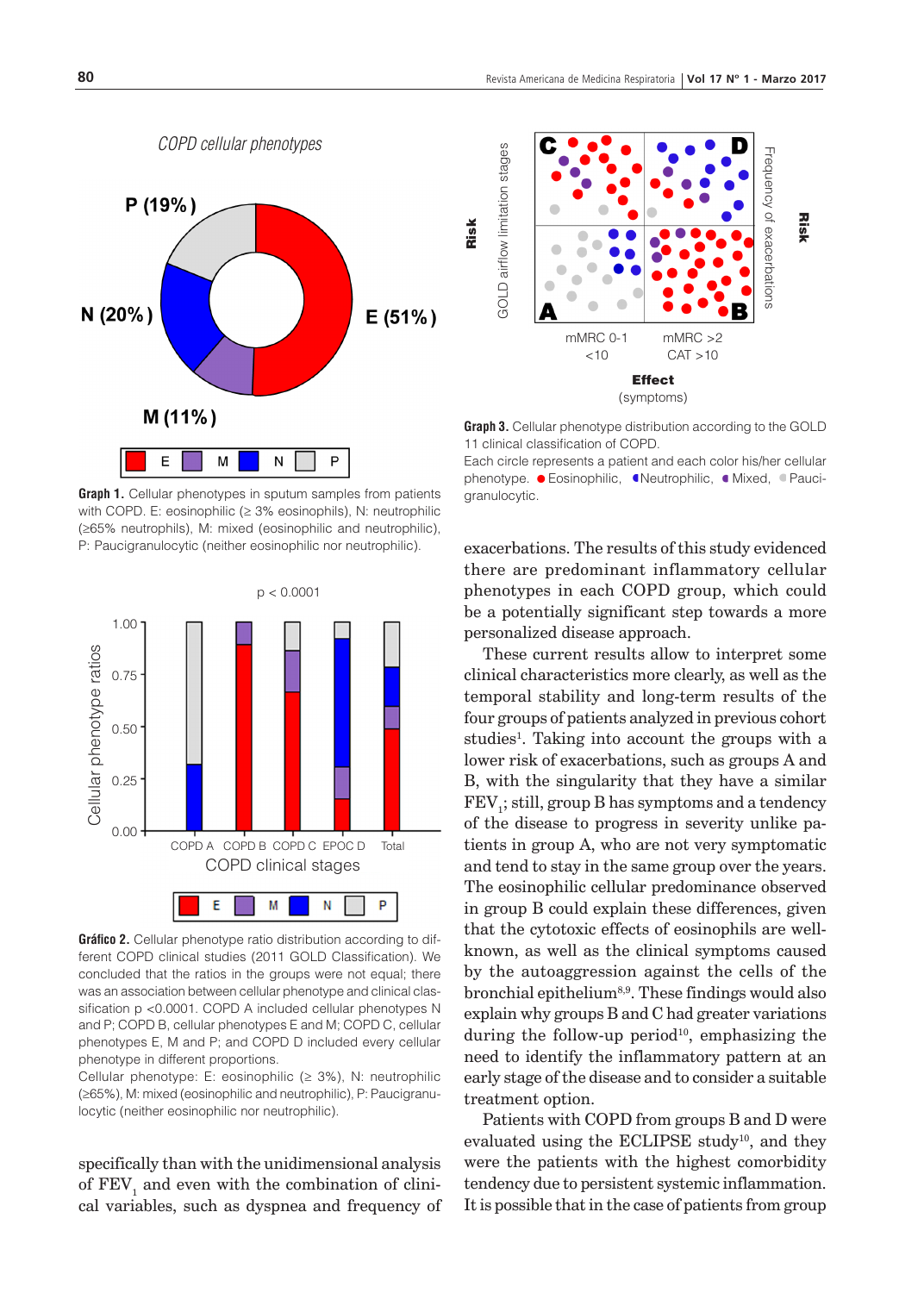B, who only receive long-acting bronchodilators as treatment based on the (GOLD) guidelines, the systemic inflammatory effects caused by eosinophils are neglected, and in group D, the combination of the typical inflammatory mediators from eosinophils and neutrophils, along with a more prolonged chronology of the disease, determines an increased vulnerability to comorbidities observed in these groups.

It is interesting to analyze groups C and D, and it is considered inaccurate to classify them just by the history of exacerbations during the previous year. In this study, patients from both groups continued with the recommended conventional treatment for ethical reasons; however, even so, only a minority from group C could restore their inflammatory state to normal (paucigranulocytic); these patients could be viewed as those with a progress in severity over time, but who managed to attain stability with few symptoms. The rest from group C, in whom eosinophils still persisted, perhaps due to an inadequate dose of inhaled steroids (the doses suggested for COPD are different from those suggested for asthma) or an inadequate response to steroids, were those who not only progressed in severity over time, but who also had a progressive increase in the number of exacerbations per year<sup>11</sup>. In the case of patients from group D, in a similar way, there were those with frequent exacerbations, perhaps those who persisted with eosinophils in their bronchial cytology, and the most severe ones regarding airflow limitation, which coincided with an increased progression of the disease over the years, along with the deleterious effects of neutrophils. Our work team is conducting investigations about eosinophils and neutrophils associated with the biology, cellular death and consequences of these undeniable protagonists of COPD. It is possible that, as a hypothesis, eosinophils are involved in triggering the disease and in the progression of the severity of symptoms, generating chemotaxis of neutrophils, perpetuating and aggravating the disease even more during the last stages.

Cohort studies evidenced that most of the patients assigned to groups A and D continued to belong to the same groups without modifications in disease severity. It is possible that in the case of group A, which has the cellular predominance of a neutrophilic or paucigranulocytic bronchitis, it involves an inflammatory pattern caused by chronic exposure to cigarette smoke without the predisposing factor to trigger eosinophilic inflammation which, as it has been mentioned before, would be responsible for the symptoms and progression of the disease. In the case of group D, we considered age as an influential factor, as it is evidenced by the demographic characteristics of our patients and perhaps the final stages of the disease.

Bartoli et al.<sup>12</sup> have recently identified and published a *Letter Researc* with cellular inflammatory phenotypes based on 2011 GOLD criteria immediately after we completed our results, but before we published them. Both of the designs are similar, although their results do not concur with ours, perhaps due to the demographic differences of both study populations and, particularly, because they used different percentage cut-off points for eosinophils and neutrophils to define eosinophilic and neutrophilic cellular phenotypes based on suitable international criteria<sup> $7,13$ </sup>.

When analyzing the strengths, even though this is not the first study that identified cellular phenotypes in sputum based on the 2011 GOLD COPD A-D groups; it is the first one that acknowledged eosinophils as protagonist cells in the physiopathogeny that triggers the symptoms and progress of the disease.

As weakness, we consider that it would have been more relevant to analyze groups C and D without anti-inflammatory therapy, to assess the inflammatory pattern in its natural state. This detail has already been contemplated and endorsed as an ethical recommendation for future research projects conducted by our work team. It should be noted that, even though it is not a weakness of the design of this project, nonetheless, the results generate new investigation questions and work hypotheses that suggest patients at an early age should be included.

We concluded that this study identified inflammatory cellular patterns that distinguish each group of the COPD A-D chart, which can contribute to evaluate the physiopathogeny associated with the heterogeneity of the disease, customize treatment and, most of all, assess the inflammatory cellular phenotype of patients who are smokers and at risk of disease onset and perpetuation at an early stage. In that respect, we recommend the use of bronchial cytology of induced sputum samples as a reliable diagnostic method that is accessible for any pneumonology specialty center.